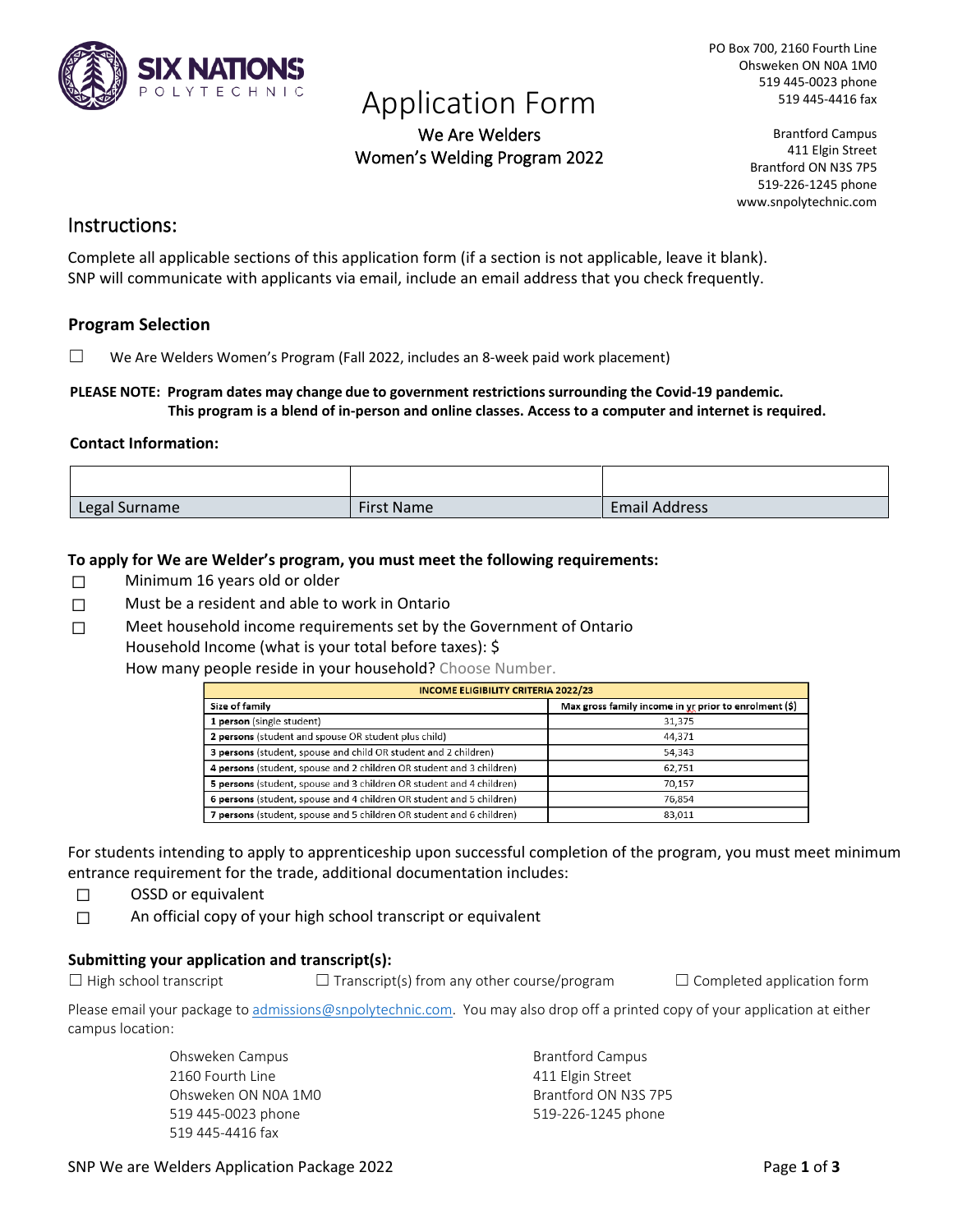#### **Disclaimer re: eligibility and admission requirements**

Women's Economic Security Programs are funded by the Government of Ontario. Information collected on this application will be used solely for the purposes of assessing eligibility and reporting as per the program guidelines set out by the Ministry and Office of Women's Issues. Completion of this application does not guarantee acceptance into this program. Once your application has been received it will be reviewed for completeness and assessed against the eligibility criteria. All applications will be acknowledged, and you will be contacted if your application is incomplete or if there are further questions.

#### **Section 1: Personal Information**

| <b>Legal Surname</b>                                                                                           |                         |  |                              | <b>First Name</b>          |                           |               |                                                                                                                                                                                                                                                                                                                                                                                                                                    |                                      | <b>Middle Name(s)</b>  |            |
|----------------------------------------------------------------------------------------------------------------|-------------------------|--|------------------------------|----------------------------|---------------------------|---------------|------------------------------------------------------------------------------------------------------------------------------------------------------------------------------------------------------------------------------------------------------------------------------------------------------------------------------------------------------------------------------------------------------------------------------------|--------------------------------------|------------------------|------------|
|                                                                                                                |                         |  |                              |                            |                           |               |                                                                                                                                                                                                                                                                                                                                                                                                                                    |                                      |                        |            |
|                                                                                                                | Blue Flag # OR Street # |  |                              | <b>Street or Road Name</b> |                           |               |                                                                                                                                                                                                                                                                                                                                                                                                                                    |                                      |                        | <b>RR#</b> |
|                                                                                                                |                         |  |                              |                            |                           |               |                                                                                                                                                                                                                                                                                                                                                                                                                                    |                                      |                        |            |
| City                                                                                                           |                         |  |                              | <b>Province</b>            |                           |               |                                                                                                                                                                                                                                                                                                                                                                                                                                    | <b>Postal Code</b>                   |                        |            |
|                                                                                                                |                         |  |                              |                            |                           |               |                                                                                                                                                                                                                                                                                                                                                                                                                                    |                                      | Click to enter date    |            |
| <b>Home Phone #</b>                                                                                            |                         |  |                              | <b>Cell Phone #</b>        |                           |               |                                                                                                                                                                                                                                                                                                                                                                                                                                    |                                      | Date of Birth          |            |
| Choose an item.                                                                                                |                         |  |                              |                            |                           |               |                                                                                                                                                                                                                                                                                                                                                                                                                                    |                                      |                        |            |
| Gender                                                                                                         |                         |  |                              | <b>Email Address</b>       |                           |               |                                                                                                                                                                                                                                                                                                                                                                                                                                    |                                      |                        |            |
| Canadian Citizen<br><b>Status in Canada</b>                                                                    |                         |  |                              |                            | $\Box$ Permanent Resident |               | $\perp$                                                                                                                                                                                                                                                                                                                                                                                                                            |                                      | Other, please specify: |            |
| Complete this section if you wish to self-identify as a member of a designated group(s). Your response to this |                         |  |                              |                            |                           |               |                                                                                                                                                                                                                                                                                                                                                                                                                                    |                                      |                        |            |
| question is entirely voluntary and will not affect your eligibility.                                           |                         |  |                              |                            |                           |               |                                                                                                                                                                                                                                                                                                                                                                                                                                    |                                      |                        |            |
| First Nations/Metis/Inuit<br>$\Box$                                                                            |                         |  | $\Box$                       | Visible Minority           |                           |               |                                                                                                                                                                                                                                                                                                                                                                                                                                    | Recent Immigrant (less than 5 years) |                        |            |
| Person with Disability<br>$\vert \ \ \vert$                                                                    |                         |  | LGBTQ+<br>$\perp$<br>$\perp$ |                            |                           | Francophone   |                                                                                                                                                                                                                                                                                                                                                                                                                                    |                                      |                        |            |
| $\Box$                                                                                                         | Single Parent Family    |  | П                            | <b>Temporarily Housed</b>  |                           |               | Survivor of Domestic Violence                                                                                                                                                                                                                                                                                                                                                                                                      |                                      |                        |            |
| Please select your current employment status                                                                   |                         |  |                              |                            |                           |               |                                                                                                                                                                                                                                                                                                                                                                                                                                    |                                      |                        |            |
|                                                                                                                | Employed FT             |  | Employed PT                  |                            | $\mathbf{L}$              | Self-Employed |                                                                                                                                                                                                                                                                                                                                                                                                                                    | $\perp$                              | Student                |            |
| $\perp$                                                                                                        | Receiving OW            |  | Receiving ODSP               |                            |                           |               | Other: $\frac{1}{\sqrt{1-\frac{1}{2}}\cdot\sqrt{1-\frac{1}{2}}\cdot\sqrt{1-\frac{1}{2}}\cdot\sqrt{1-\frac{1}{2}}\cdot\sqrt{1-\frac{1}{2}}\cdot\sqrt{1-\frac{1}{2}}\cdot\sqrt{1-\frac{1}{2}}\cdot\sqrt{1-\frac{1}{2}}\cdot\sqrt{1-\frac{1}{2}}\cdot\sqrt{1-\frac{1}{2}}\cdot\sqrt{1-\frac{1}{2}}\cdot\sqrt{1-\frac{1}{2}}\cdot\sqrt{1-\frac{1}{2}}\cdot\sqrt{1-\frac{1}{2}}\cdot\sqrt{1-\frac{1}{2}}\cdot\sqrt{1-\frac{1}{2}}\cdot$ |                                      |                        |            |

**Section 2: Academic History** (Provide a certified copy of your last high school transcript as part of your application)

| Please indicate your highest level of education completed: |                                      |  |                               |  |  |
|------------------------------------------------------------|--------------------------------------|--|-------------------------------|--|--|
| Grade 12 or equivalent                                     | $\Box$ Grade 9                       |  | $\Box$ Journeyperson          |  |  |
| Grade 11                                                   | $\Box$ Grade 0 – 8                   |  | $\Box$ Certificate or Diploma |  |  |
| Grade 10                                                   | $\Box$ Certificate of Apprenticeship |  | $\Box$ Degree                 |  |  |
| Name of high school attended:                              |                                      |  |                               |  |  |
| What year did you complete/attend high school              |                                      |  |                               |  |  |
| Have you attended Six Nations Polytechnic in the past?     |                                      |  |                               |  |  |
| If yes, which program did you attend?                      |                                      |  |                               |  |  |

#### **How did you hear about Six Nations Polytechnic and these programs?**

- 
- ☐ Newspaper ☐ SNP Recruiter ☐ Internet Search
- ☐ Mail ☐ Other please specify: Click or tap here to enter text.
- 

☐ Social Media *(i.e. Facebook, Instagram)*